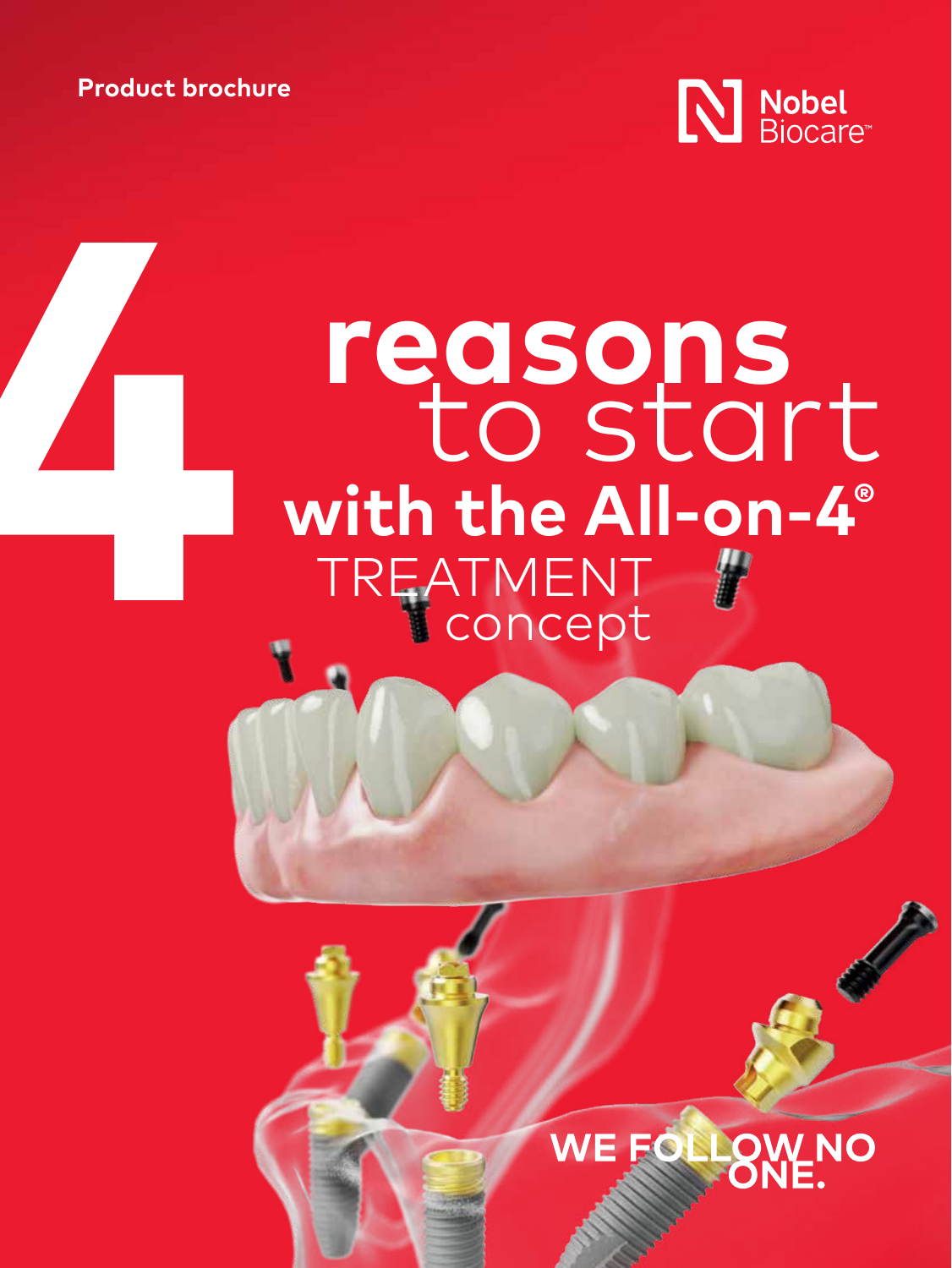## **All-on-4® treatment concept**

**The original graftless full-arch solution on four implants**



### **Teeth in a day\* 1, 2, 3**

Immediate Function for patients meeting **1** criteria for immediate loading of implants.

#### **One surgery**

Graftless procedure for shorter treatment time and reduced costs, compared to conventional full-arch treatments.4



### **High survival rates**

High survival rates with up to 18 years' follow-up in the mandible and 13 years in the maxilla. $5, 6, 7$ 



#### **Grow your practice**

The All-on-4® treatment concept offers your patients immediate improvement in eating, chewing comfort, esthetics and speech. 95% of patients are satisfied with their new teeth.8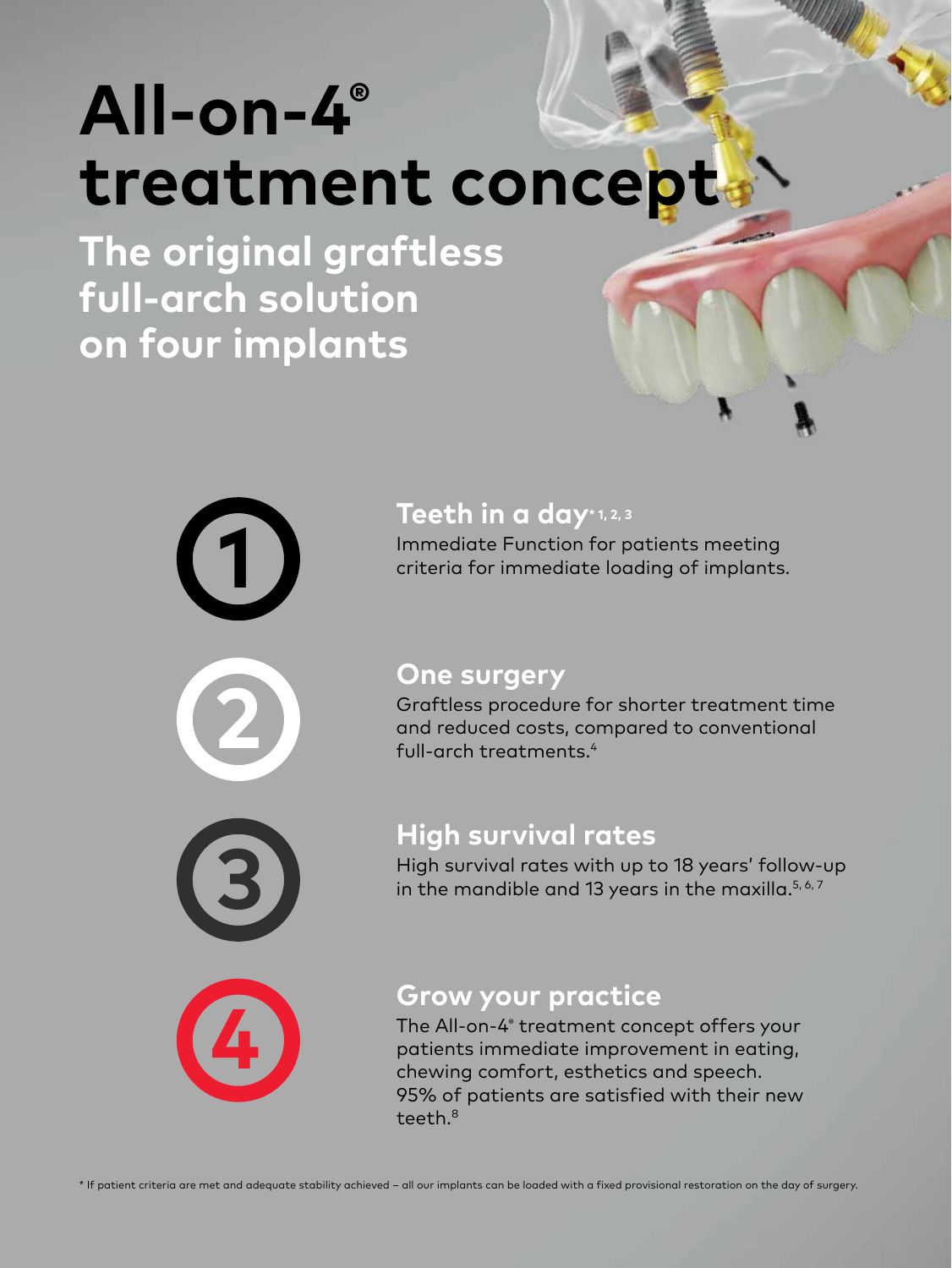## **Quick facts**

**Many have tried to mirror this ground-breaking concept, but only Nobel Biocare has the scientifically documented success to back it up.**



**implants for high primary stability** 



**mean implant survival9,\***

**\*based on 44 studies**

**+250,000 of patients treated9**

**18 years of documented clinical success5,9**

**up to12 years of mean follow-up5,9**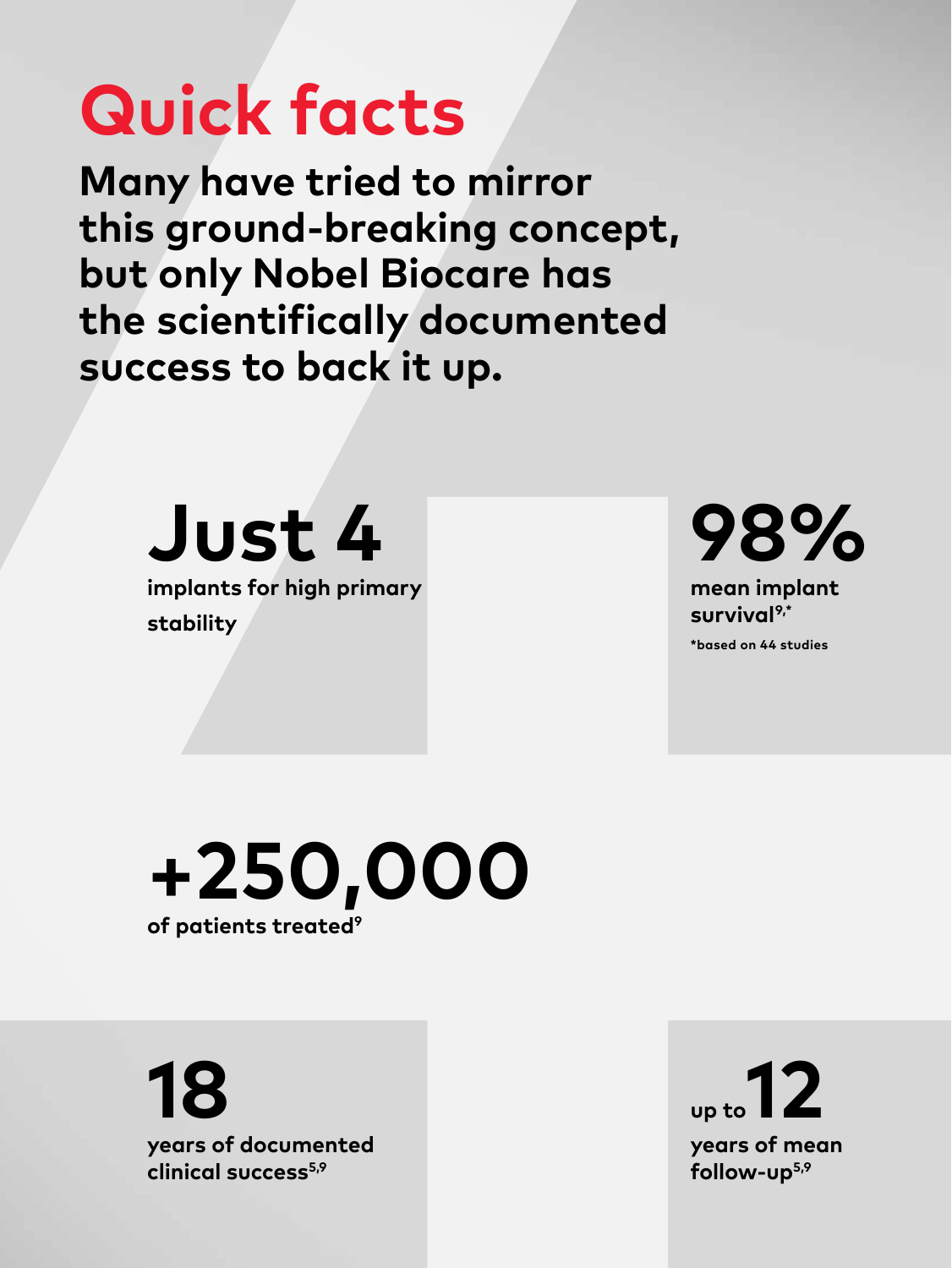## **From our experts**

**"The high implant and prosthetic survival rates of the All-on-4® treatment concept make it a safe and predictable surgical protocol from both the clinician's and the patient's point of view. Clinicians should adopt this treatment concept in their daily practice to avoid demanding and time-consuming additional surgeries." - Ana Ferro**





Patient case from Ana S. Ferro DDS, Portugal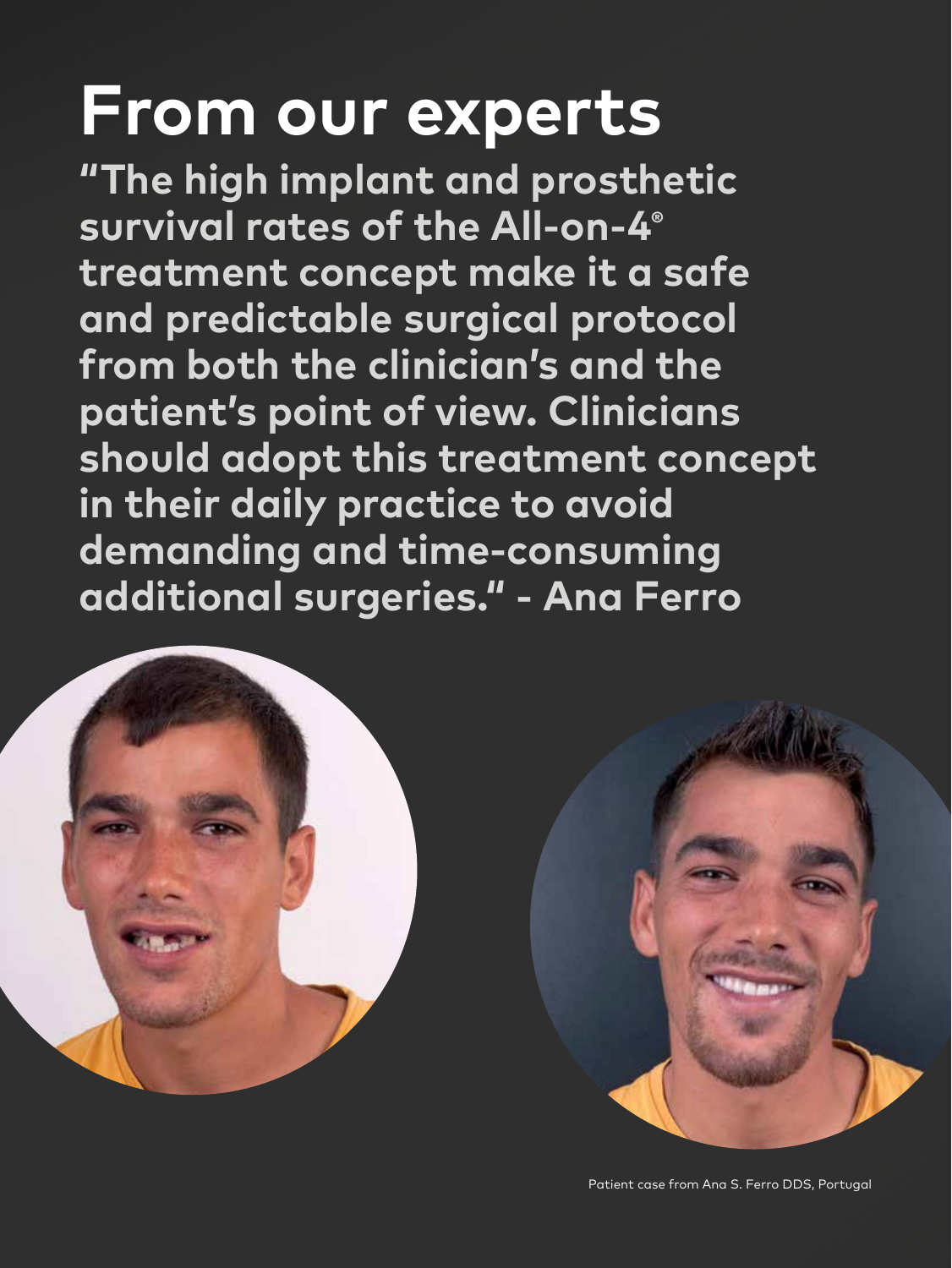## **For the most demanding esthetics**

**The All-on-4® treatment concept is now available with the new NobelProcera® Zirconia Implant Bridge** 

### **Made for esthetics**

Achieve natural looking restorations with our new DOCERAM Nacera® Pearl zirconia material, available in 10 VITA shades. Use angulated screw channel to improve buccal access.\*

### **Cement free**

Smaller angulated screw channel with new Omnigrip Mini Screwdriver provides improved occlusal esthetics.\* Reduce complexity and save time by eliminating the bonding procedure.

\*25% smaller screw channel diameter area compared to angulated screw channel for conical connection

### **Extensive flexibility**

Available in full contour, cut-back, thimble and framework with or without soft tissue.

NobelProcera guarantees a 100% inspection to ensure a passive fit against your digital design.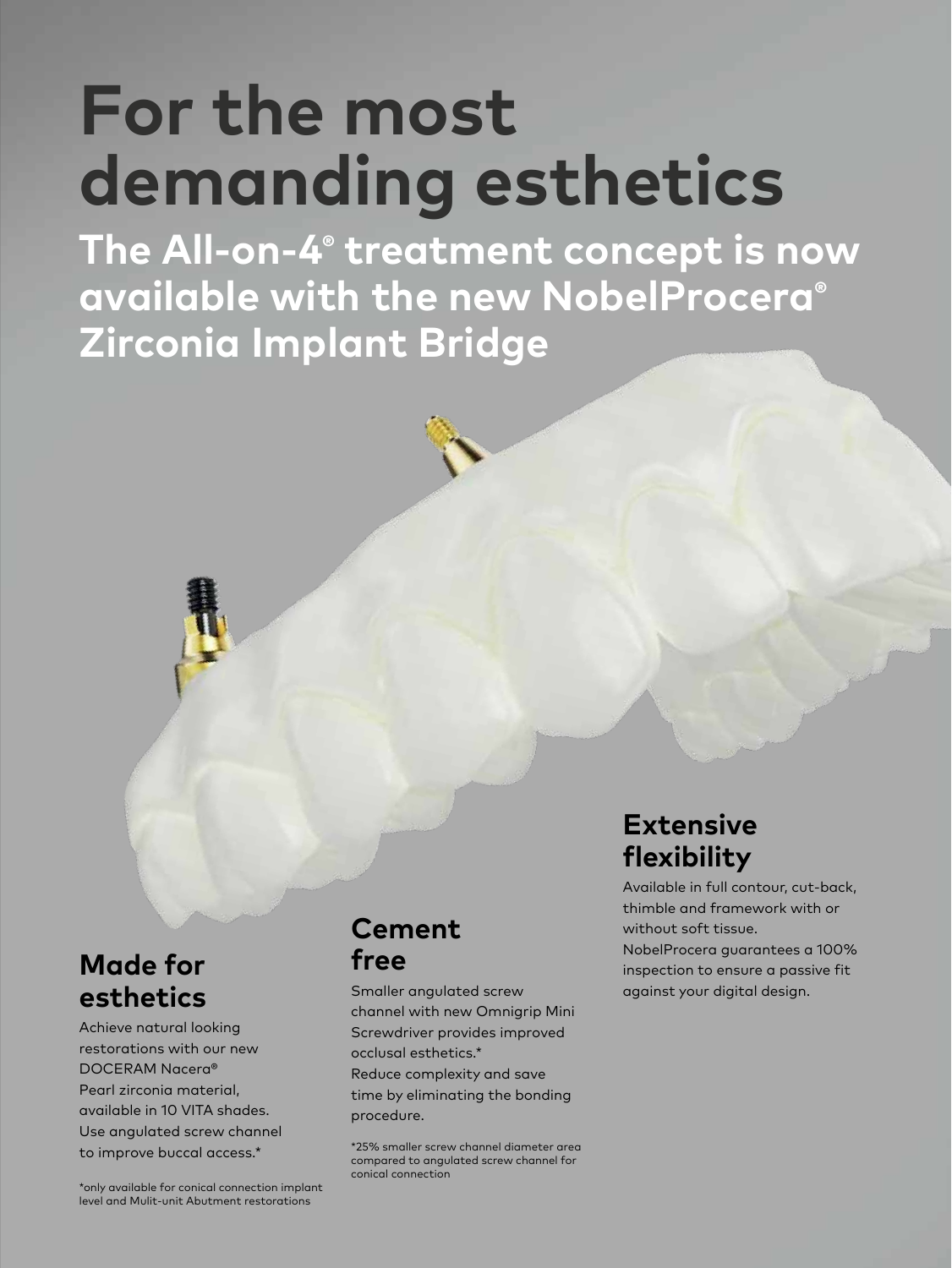## **Learn from the pioneers**

**To develop the knowledge and skills needed to achieve the best possible results with the All-on-4® treatment concept, you need to learn from the best. Nobel Biocare offers a range of dedicated courses covering everything from the fundamentals, to advanced procedures. Courses are held by renowned clinicians at locations all over the world.**

**Sign up today: [nobelbiocare.com/education](https://www.nobelbiocare.com/en-int/education)**

**Start your online training now [nobelbiocare.com/courses](https://www.nobelbiocare.com/en-int/courses)**

**Download your free e-book [info.nobelbiocare.com/int/en/all-on-4-ebook](https://info.nobelbiocare.com/int/en/all-on-4-ebook)**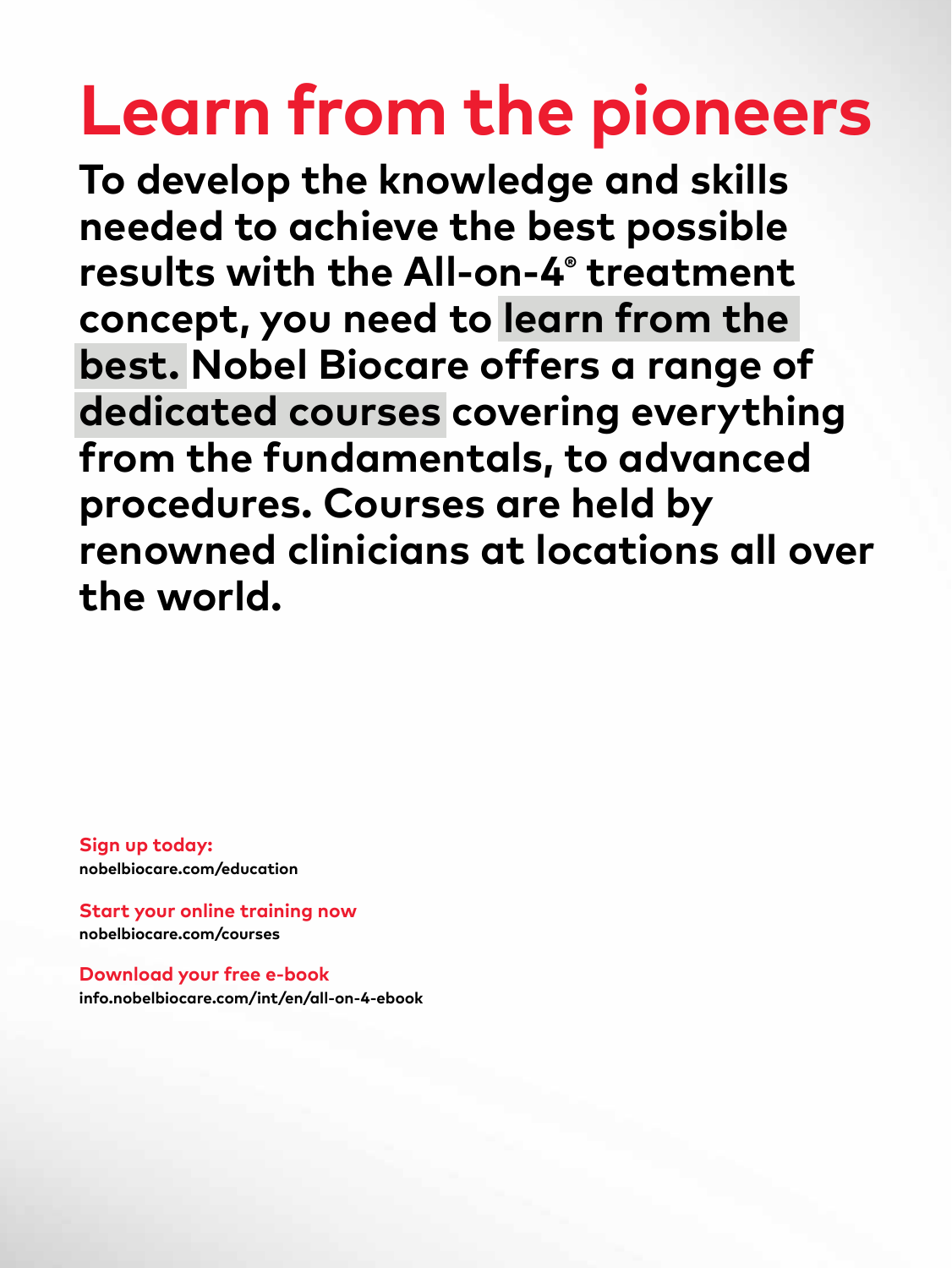## **Take it to the next level with NobelPro Line™**

**Master the extreme with our outstanding, most comprehensive treatment range and training. Treat the most challenging cases. Transform more patients' lives.**